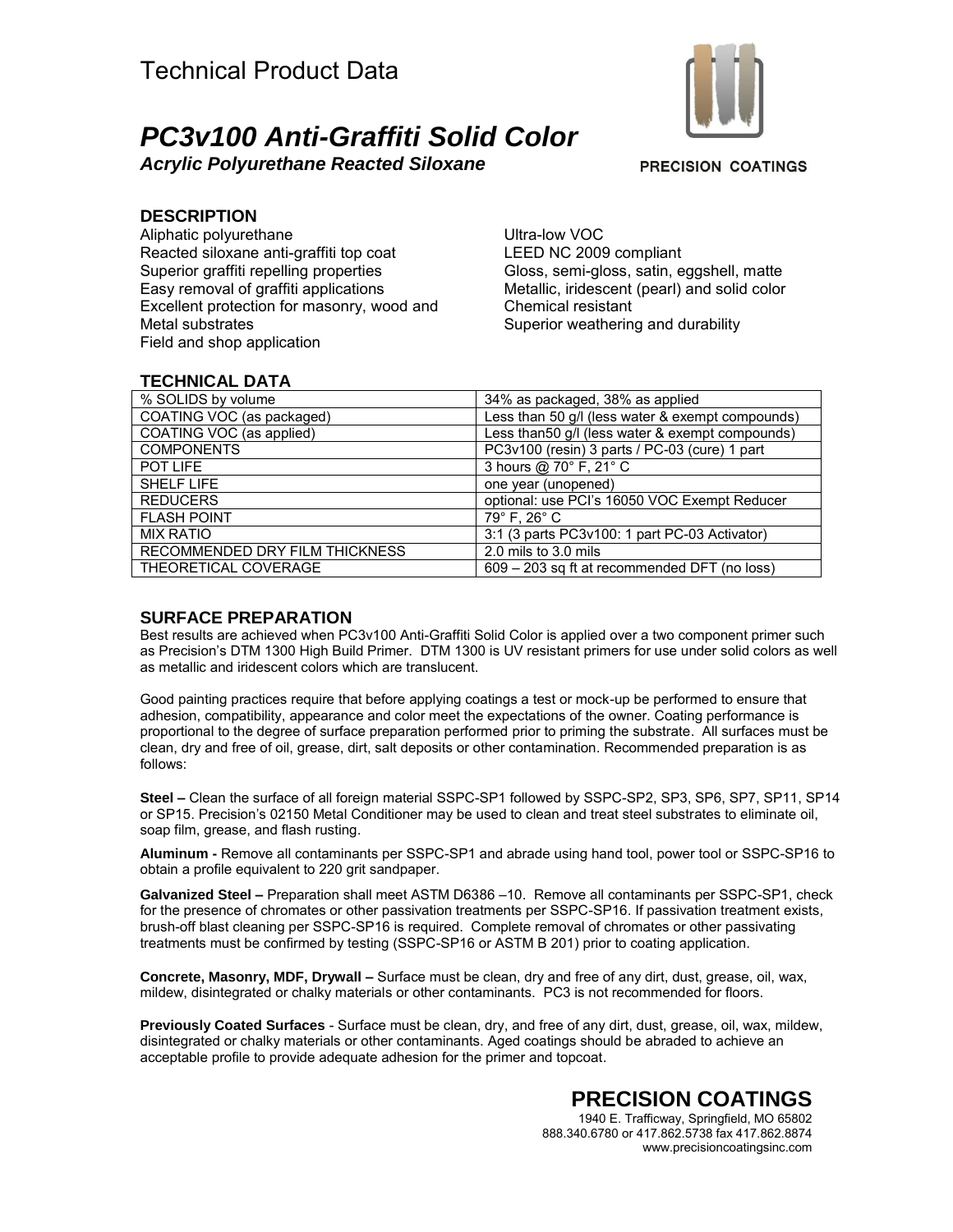# *PC3v100 Anti-Graffiti Solid Color*

*Acrylic Polyurethane Reacted Siloxane*



**PRECISION COATINGS** 

#### **INSTRUCTIONS – MIX RATIO**

Stir or shake each container before mixing together. Mix thoroughly 3 parts PC3v100 Anti-Graffiti Solid Color with 1 part PC-03 Polyurethane Activator.

**Reduction is not necessary.** However, paint may be reduced up to 10% by volume using acetone or PCI's 16050 VOC Exempt Reducer.

For faster cure times, add up to 8 oz of PCI's 12030 Urethane Accelerator per activated gallon of topcoat. For fisheyes or other related surface defects, add 1 oz of PCI's Fisheye Remover, #15000, per activated gallon of topcoat.

#### **APPLICATION FOR "SOLID COLORS" & "METALLIC COLORS"**

**Environmental Conditions:** Air and surface temperature must be above 50<sup>°</sup> Fahrenheit and no more than 95 $^{\circ}$  Fahrenheit. Surface temperature must be at least 5 $^{\circ}$ F (3 $^{\circ}$ C) above the dew point. **Application:** Solid colors may be applied by spray, roller and brush application. Metallic colors should be applied by spray application only. Allow a 5 to 10 minute flash time between coats if spray applied. PC3 should be applied to achieve a recommended dry film thickness between 1.0 to 3.0 mils. For detailed metallic and iridescent application instructions, see Precision Coatings' Guidance: "Metallic and Iridescent Finishes."

#### **GRAFFITI REMOVAL**

Graffiti may be removed with soap and water, commercially available removers such as Krud Kutter Graffiti Remover or acetone without damage to the coating finish.

#### **SPRAY GUN SET-UP & PRESSURE**

| <u>Type</u>         | <b>Fluid Tip</b>    | <b>Spraying Pressure</b>    |
|---------------------|---------------------|-----------------------------|
| Siphon Feed         | $1.4$ mm $- 1.7$ mm | 40-65-PSI                   |
| <b>Gravity Feed</b> | $1.3$ mm $-1.4$ mm  | 40-65 PSI                   |
| <b>HVLP Siphon</b>  | $1.6$ mm $- 1.8$ mm | max. 10 PSI $@$ the air cap |
| <b>HVLP Gravity</b> | $1.3$ mm $-1.5$ mm  | max. 10 PSI $@$ the air cap |
| Pressure Pot        | 1.1 mm- $1.3$ mm    | 29 PSI - 58 PSI             |
| Airless Spray*      | .011" - .015"       | 2500 PSI 100 mesh filter    |

*\*For solid colors only, not recommended for application of metallics.*

#### **DRY TIMES**

PC3v100 Anti-Graffiti Solid Color may be air dried or force dried Dry times @ 70˚F (21˚C) and 50% RH Dust Free 15 minutes Tack Free 3 hours<br>Drv Time 24 hours Dry Time<br>Recoat May be recoated with itself at any stage. Sanding will become necessary after 24 hours.<br>Force Drying: 30 minute flash time / 140° F for 20 min. / allow 30 minute flash time /  $140^\circ$  F for 20 min. / allow a 10 min. cool down time

#### **CLEAN UP**

Clean all spray equipment immediately after use. Acetone may be used to clean spray equipment. PCI's 17000 Gun Cleaner is a VOC exempt cleaner and is recommended for cleaning application equipment used to apply the PC3v100 system.

Refer to Material Safety Data Sheet for proper handling of products listed in this bulletin. Updated 6-2016

## **PRECISION COATINGS**

1940 E. Trafficway, Springfield, MO 65802 888.340.6780 or 417.862.5738 fax 417.862.8874 www.precisioncoatingsinc.com